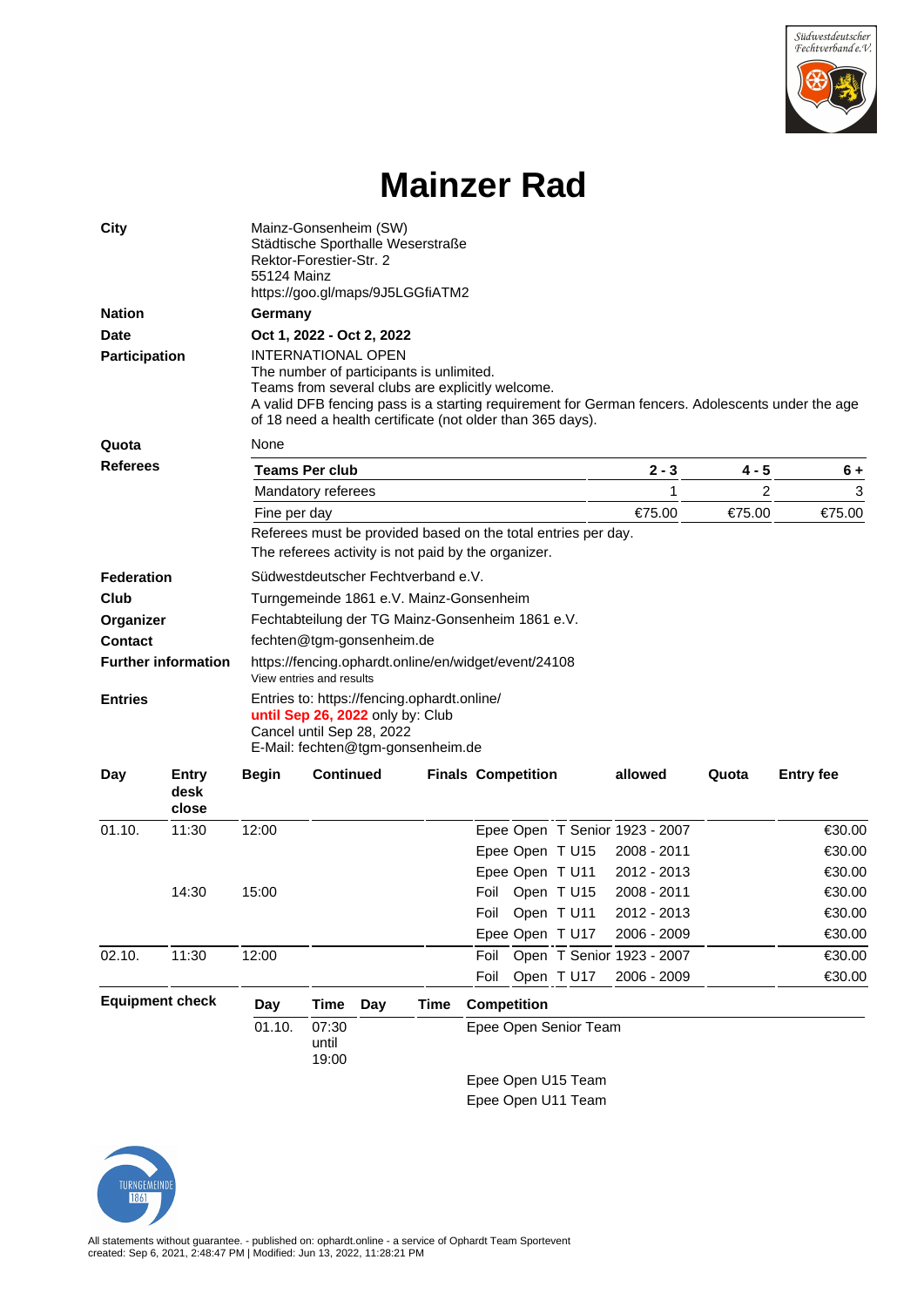

|                                           |                                                                                                                                                                                                                                                                                                                                                                                                                                                                                                                                                                                                                                                                                            |                                                                                                                        | Foil Open U15 Team                                                                                                                                                                                                                                |                                                                                                                                                                                                                                                                                                                                                                                                                                                                                                                                                                                                                                                                                                                                                                                                                                                                                                                                                                                                                                                                                                                                                                                                                                                                                                                                                                                                                                                         |  |  |  |  |  |  |
|-------------------------------------------|--------------------------------------------------------------------------------------------------------------------------------------------------------------------------------------------------------------------------------------------------------------------------------------------------------------------------------------------------------------------------------------------------------------------------------------------------------------------------------------------------------------------------------------------------------------------------------------------------------------------------------------------------------------------------------------------|------------------------------------------------------------------------------------------------------------------------|---------------------------------------------------------------------------------------------------------------------------------------------------------------------------------------------------------------------------------------------------|---------------------------------------------------------------------------------------------------------------------------------------------------------------------------------------------------------------------------------------------------------------------------------------------------------------------------------------------------------------------------------------------------------------------------------------------------------------------------------------------------------------------------------------------------------------------------------------------------------------------------------------------------------------------------------------------------------------------------------------------------------------------------------------------------------------------------------------------------------------------------------------------------------------------------------------------------------------------------------------------------------------------------------------------------------------------------------------------------------------------------------------------------------------------------------------------------------------------------------------------------------------------------------------------------------------------------------------------------------------------------------------------------------------------------------------------------------|--|--|--|--|--|--|
|                                           |                                                                                                                                                                                                                                                                                                                                                                                                                                                                                                                                                                                                                                                                                            |                                                                                                                        | Foil Open U11 Team                                                                                                                                                                                                                                |                                                                                                                                                                                                                                                                                                                                                                                                                                                                                                                                                                                                                                                                                                                                                                                                                                                                                                                                                                                                                                                                                                                                                                                                                                                                                                                                                                                                                                                         |  |  |  |  |  |  |
|                                           |                                                                                                                                                                                                                                                                                                                                                                                                                                                                                                                                                                                                                                                                                            |                                                                                                                        | Epee Open U17 Team                                                                                                                                                                                                                                |                                                                                                                                                                                                                                                                                                                                                                                                                                                                                                                                                                                                                                                                                                                                                                                                                                                                                                                                                                                                                                                                                                                                                                                                                                                                                                                                                                                                                                                         |  |  |  |  |  |  |
|                                           | 02.10.                                                                                                                                                                                                                                                                                                                                                                                                                                                                                                                                                                                                                                                                                     | 07:30                                                                                                                  | Foil Open Senior Team                                                                                                                                                                                                                             |                                                                                                                                                                                                                                                                                                                                                                                                                                                                                                                                                                                                                                                                                                                                                                                                                                                                                                                                                                                                                                                                                                                                                                                                                                                                                                                                                                                                                                                         |  |  |  |  |  |  |
|                                           |                                                                                                                                                                                                                                                                                                                                                                                                                                                                                                                                                                                                                                                                                            | until<br>19:00                                                                                                         |                                                                                                                                                                                                                                                   |                                                                                                                                                                                                                                                                                                                                                                                                                                                                                                                                                                                                                                                                                                                                                                                                                                                                                                                                                                                                                                                                                                                                                                                                                                                                                                                                                                                                                                                         |  |  |  |  |  |  |
|                                           |                                                                                                                                                                                                                                                                                                                                                                                                                                                                                                                                                                                                                                                                                            |                                                                                                                        | Foil Open U17 Team                                                                                                                                                                                                                                |                                                                                                                                                                                                                                                                                                                                                                                                                                                                                                                                                                                                                                                                                                                                                                                                                                                                                                                                                                                                                                                                                                                                                                                                                                                                                                                                                                                                                                                         |  |  |  |  |  |  |
| <b>Referee meeting</b>                    | 01.10. 14:45 Foil<br>02.10. 11:45 Foil                                                                                                                                                                                                                                                                                                                                                                                                                                                                                                                                                                                                                                                     | 01.10. 11:45 Epee                                                                                                      |                                                                                                                                                                                                                                                   |                                                                                                                                                                                                                                                                                                                                                                                                                                                                                                                                                                                                                                                                                                                                                                                                                                                                                                                                                                                                                                                                                                                                                                                                                                                                                                                                                                                                                                                         |  |  |  |  |  |  |
| <b>Payment</b>                            | Payment<br>Cash                                                                                                                                                                                                                                                                                                                                                                                                                                                                                                                                                                                                                                                                            |                                                                                                                        | <b>Surcharge</b><br>+€0.00<br>$+0.00\%$                                                                                                                                                                                                           | <b>Remarks</b>                                                                                                                                                                                                                                                                                                                                                                                                                                                                                                                                                                                                                                                                                                                                                                                                                                                                                                                                                                                                                                                                                                                                                                                                                                                                                                                                                                                                                                          |  |  |  |  |  |  |
| <b>Competition manager Fabian Nillius</b> |                                                                                                                                                                                                                                                                                                                                                                                                                                                                                                                                                                                                                                                                                            |                                                                                                                        |                                                                                                                                                                                                                                                   |                                                                                                                                                                                                                                                                                                                                                                                                                                                                                                                                                                                                                                                                                                                                                                                                                                                                                                                                                                                                                                                                                                                                                                                                                                                                                                                                                                                                                                                         |  |  |  |  |  |  |
| <b>Tournament officials</b>               | <b>Urs Matter</b>                                                                                                                                                                                                                                                                                                                                                                                                                                                                                                                                                                                                                                                                          |                                                                                                                        |                                                                                                                                                                                                                                                   |                                                                                                                                                                                                                                                                                                                                                                                                                                                                                                                                                                                                                                                                                                                                                                                                                                                                                                                                                                                                                                                                                                                                                                                                                                                                                                                                                                                                                                                         |  |  |  |  |  |  |
| <b>Head of referees</b>                   | <b>Fabian Nillius</b>                                                                                                                                                                                                                                                                                                                                                                                                                                                                                                                                                                                                                                                                      |                                                                                                                        |                                                                                                                                                                                                                                                   |                                                                                                                                                                                                                                                                                                                                                                                                                                                                                                                                                                                                                                                                                                                                                                                                                                                                                                                                                                                                                                                                                                                                                                                                                                                                                                                                                                                                                                                         |  |  |  |  |  |  |
| <b>Rules and legal</b>                    |                                                                                                                                                                                                                                                                                                                                                                                                                                                                                                                                                                                                                                                                                            |                                                                                                                        | The event takes place according to FIE regulations.                                                                                                                                                                                               |                                                                                                                                                                                                                                                                                                                                                                                                                                                                                                                                                                                                                                                                                                                                                                                                                                                                                                                                                                                                                                                                                                                                                                                                                                                                                                                                                                                                                                                         |  |  |  |  |  |  |
| Liability                                 |                                                                                                                                                                                                                                                                                                                                                                                                                                                                                                                                                                                                                                                                                            |                                                                                                                        |                                                                                                                                                                                                                                                   | Organizer assume no liability. All participants are for responsible for the personal equipment.                                                                                                                                                                                                                                                                                                                                                                                                                                                                                                                                                                                                                                                                                                                                                                                                                                                                                                                                                                                                                                                                                                                                                                                                                                                                                                                                                         |  |  |  |  |  |  |
| <b>Jurisdiction</b>                       |                                                                                                                                                                                                                                                                                                                                                                                                                                                                                                                                                                                                                                                                                            |                                                                                                                        |                                                                                                                                                                                                                                                   | The participants submit to the jurisdiction of the Südwestdeutscher Fechtverband e.V.                                                                                                                                                                                                                                                                                                                                                                                                                                                                                                                                                                                                                                                                                                                                                                                                                                                                                                                                                                                                                                                                                                                                                                                                                                                                                                                                                                   |  |  |  |  |  |  |
| Image / TV rights                         | The participants and their legal representatives declare that they agree to a publication of their<br>names, clubs and year of birth as the as the competition data The fencer / legal representative<br>declares his consent to the production, distribution and display of images, sound and film during the<br>competitions. This consent is free of charge, has unlimited territorial and temporal validity and<br>applies to the right to the image as well as the general right of personality. It includes all media, but<br>in particular the right to reproduce recordings in print, TV shows and the Internet. There is the<br>possibility, but no obligation, to give the name. |                                                                                                                        |                                                                                                                                                                                                                                                   |                                                                                                                                                                                                                                                                                                                                                                                                                                                                                                                                                                                                                                                                                                                                                                                                                                                                                                                                                                                                                                                                                                                                                                                                                                                                                                                                                                                                                                                         |  |  |  |  |  |  |
| <b>Medical</b>                            |                                                                                                                                                                                                                                                                                                                                                                                                                                                                                                                                                                                                                                                                                            |                                                                                                                        | PLEASE NOTE THE DFB CORONA RULES AT www.fechten.org                                                                                                                                                                                               |                                                                                                                                                                                                                                                                                                                                                                                                                                                                                                                                                                                                                                                                                                                                                                                                                                                                                                                                                                                                                                                                                                                                                                                                                                                                                                                                                                                                                                                         |  |  |  |  |  |  |
|                                           | from 01.09.2021<br>all here in<br>least 14<br>six months<br>evidence of a                                                                                                                                                                                                                                                                                                                                                                                                                                                                                                                                                                                                                  | understanding and acceptance.<br>!!! Spectators will not be admitted. !!!<br>provide evidence of a single vaccination; | http://www.fechten.org/news/news/update-dfb-hygienerichtlinie/<br>Please pay special attention to the following criteria:<br>have access. Those present are to be documented.<br>which are approved in the EU (e.g. not Sputnik V or Sinovac); or | Before access to the competition site we will be controlled according to the DFB - hygiene guideline<br>following criteria controlled, we ask here for appropriate timely arrival, preparation<br>and observance of all necessary registrations / holding of the certificates. Please in the case of<br>Please observe the minimum distance of 1.5 m when waiting in front of the control station. We ask<br>Only registered athletes, coaches and judges may have access to the event rooms.<br>Access to the competition site will only be granted to persons who have<br>- have received their second vaccination (with Johnson & Johnson only one vaccination required) at<br>days before the start of the event; only vaccinations with vaccines are accepted,<br>- have recovered from a proven COVID-19 infection, provided the infection did not occur more than<br>than six months ago - if the infection occurred more than three months ago, they must provide<br>- have a negative test for corona virus, provided that a certified rapid antigen test<br>antigen rapid test must not be older than 24 hours and a PCR test must not be older than 48 hours.<br>. The relevant time is the start of the tournament specified in the announcement.<br>The general hygiene rules continue to apply at the competition venues. In particular<br>Masks must be worn. The masks must correspond to the protection class specified by the federal |  |  |  |  |  |  |